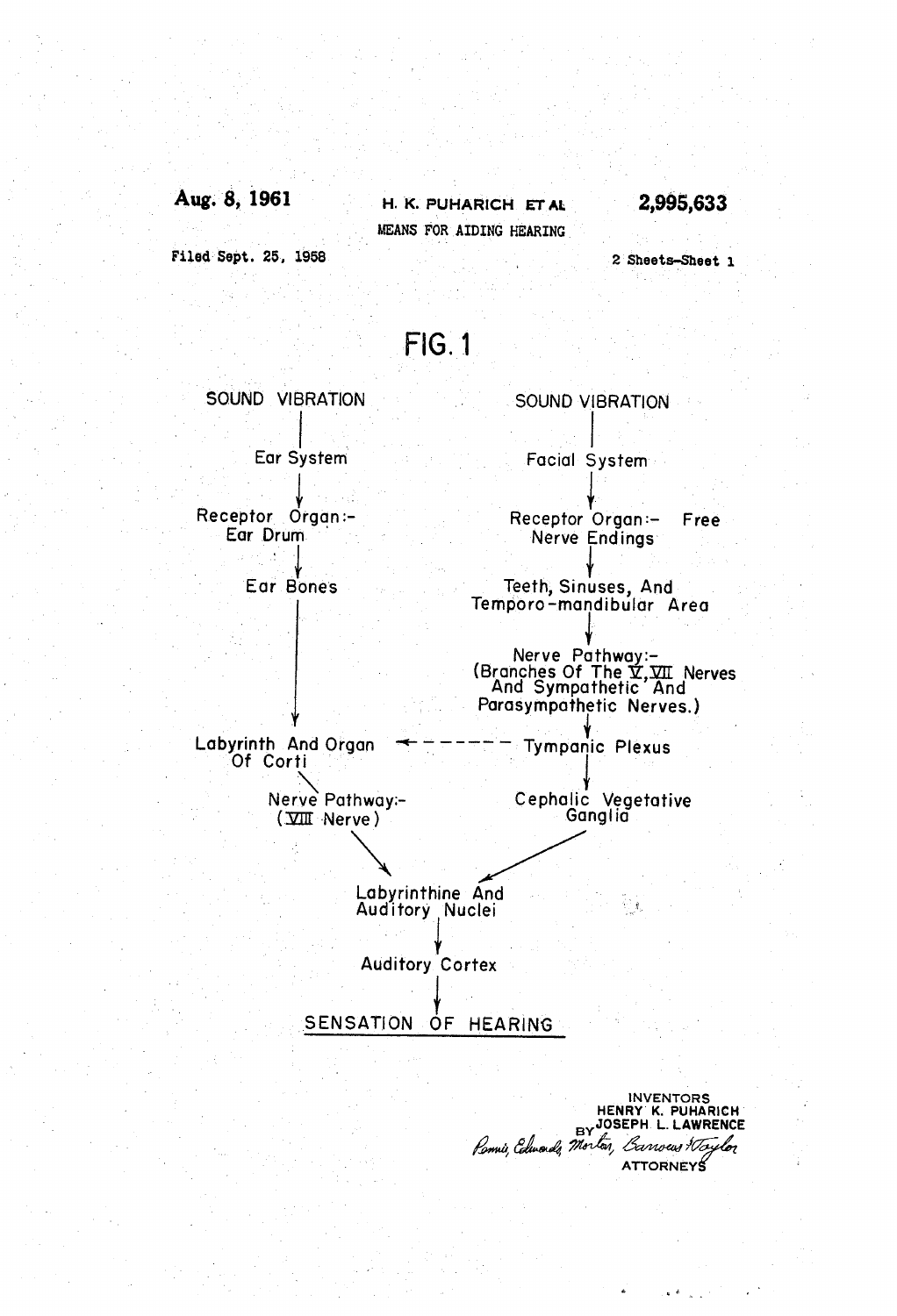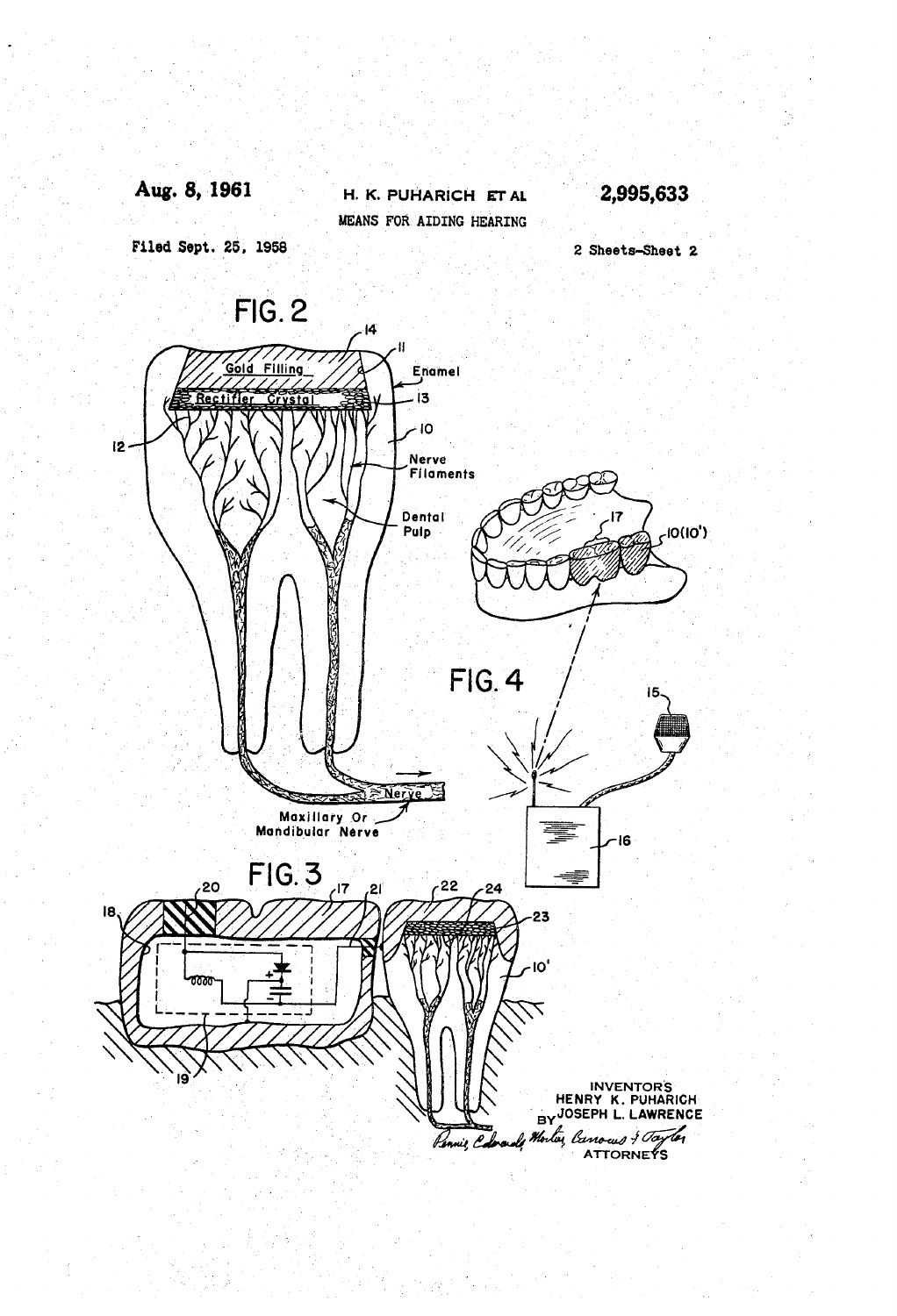# United States Patent Office 2,995,633

 $\mathbf{0}$  :

1

MEANS FOR AIDING HEARING<br>Henry K. Puharich, 30 East End Ave., and Joseph L.<br>Lawrence, 570 Fort Washington Ave., both of New Lawrence, 570 York, N.Y. . . - - - - - - Filed Sept. 25, 1958, Ser. No. 763,406 S Claims. (C. 179-107)

The present invention is directed to means for auxil iary hearing communication, useful for improving hear ing, for example, and relates more specifically to novel and improved arrangements for auxiliary hearing communications by effecting the transmission of sound sigmals through the dental structure and facial nervous system of the user.  $15$ 

In the normal human hearing system, sound waves travelling through the air or through the bone structure are received in the ear and are transmitted, in a more or less mechanical manner, to the organ of Corti, which acts as a transducer to convert mechanical vibrations into electrical signals in the nervous system. These electrical signals are transmitted to the auditory centers of the brain and there give rise to sensations of sound.

In cases where hearing ability is subnormal, for ex ample, it is frequently possible and desirable to employ 25 a so-called hearing aid to assist in carrying out the functions of the hearing system. All such hearing aids, insofar as we are aware, function as amplifiers of sound waves travelling through the air and/or through the bone strucwhere the hearing deficiencies are substantially of a mechanical nature, there are certain hearing defects which are not correctible by mere amplification. For example, in cases of impairment or destruction of the organ of Corti, the system may be unable to translate the mechani-35 cal vibrations of sound into the proper electrical signals for transmissions to the auditory centers. In such cases mere amplification of the sound waves cannot give rise to sensations of sound in the brain. ture. And, while these devices may operate satisfactorily 30

to sensations of sound in the brain. Although, the normal facility for hearing in the human 40 body is the above described system, which may be re ferred to as the ear system, there is present in the human body a second, dormant system, referred to herein as the facial system, which, if properly energized, will effect the sometimes referred to herein as auditory centers, to give<br>rise to sensations of sound. The facial system, although<br>coupled to the organ of Corti, is substantially parallel to the normal ear system, at least to the extent of having a branch bypassing the organ of Corti and apparently ex tending up to the point where signals are transmitted through the labyrinthine and auditory nuclei to the auditory centers. Substantially normal hearing is thus postransmission of signals to appropriate areas of the brain, 45 of a tooth has piezoelectric properties and functions not sible, even by persons whose normal or ear system has been substantially impaired or destroyed, upon proper energization of the facial system. Accordingly, the present invention, in its broadest aspects, provides a novel been substantially impaired or destroyed, upon proper 55 and wholly practical arrangement for artificially exciting or energizing the facial hearing system in the human hearing may be realized by persons utilizing the invention, even though such persons may have substantial defects in their normal hearing systems. body, to the end that substantially normal sensations of 60 frequency signals and for converting such signals to audio<br>hearing may be realized by persons utilizing the inven-<br>frequency electrical signals capable of produci

In the facial hearing system of the human body there such as those found in the teeth, sinuses and temporo-<br>mandibular area. That is, these nerve endings, properly<br>excited, are capable of transmitting the desired signals to the auditory centers of the brain. Accordingly, one of the more specific aspects of the invention resides in the  $70$ aiding of hearing by, and in the provision of means for, controllably artificially exciting or stimulating the nerve are included, as receptor elements, free nerve endings, 65

es : s

2<br>endings of the facial system, to the end that signals capable of producing sound sensations are transmitted through<br>the facial system to the auditory centers of the brain. In<br>its most advantageous and practical form, the device of<br>the invention comprises means, in the form of a d 5 the invention comprises means, in the form of a dental prosthetic device, for imparting or transmitting to viable nerves of a tooth electrical signals which, when trans mitted to the brain, will give rise to sound sensations. Advantageously, the device or means of the invention ceiving electromagnetic signals at radio frequency, and<br>a transducer element coupled with the receiving element a transducer element coupled with the receiving element and with live nerve endings of the tooth for converting the electromagnetic signals to electric signals at audio frequency, and imparting the electrical signals to the nerve endings of the tooth for transmission to the brain.

In one practical form of the invention, a dental prosthetic device as described in the foregoing paragraph is utilized in combination with means, such as a microphone and radio transmitter positioned on or about the body of the user, for receiving sounds at audio frequency and translating such sound into electromagnetic energy at radio frequency for transmission to the receiving element of the prosthetic device. The prosthetic device, receiving the electromagnetic signals, translates or converts such signals to appropriate audio frequency electrical signals which are transmitted through the facial nervous a character as to provide the sensation of the sounds transmitted audibly to the microphone, so that the user of the device is able to hear as though through the regular

Where necessary or desirable, suitable arrangements may be provided for the amplification of the radio frequency electromagnetic signals. To this end, an auxil-Figure dental prosthetic device may be provided, which takes the form of a crystal diode receiver tuned sharply to the frequency of the transmitting set. Such an amplifying device may be housed in an enclosure having the form of a false tooth or a plurality of false teeth advantageously positioned immediately adjacent the viable tooth containing the transducer element.

In some advantageous forms of the invention, an element positioned in electrical contact with nerve endings only to impart the desirable electrical signals but to agitate the enrve endings and render them highly responsive to the electrical signals. This form of the invention may best be utilized in conjunction with an auxiliary

For a better understanding of the invention, reference should be made to the following detailed description and to the accompanying drawings, in which:

the ear and facial hearing systems found in the human FIG. 1 is a simplified, diagrammatic representation of body;<br>FIG. 2 is an enlarged representation of a viable tooth

incorporating, as an insert, means for receiving radio<br>frequency signals and for converting such signals to audio tions of sound in the brain;

FIG. 3 is an enlarged representation of a combination fier means and means for converting amplified radio frequency signals to audio frequency electrical signals; and

FIG. 4 is a simplified, diagrammatic representation of a complete hearing aid system incorporating means of FIGS. 2 and 3.

Referring now to the drawing, and initially to FIG. 1 thereof, the normal or ear system for hearing in the human body is represented by the left hand column.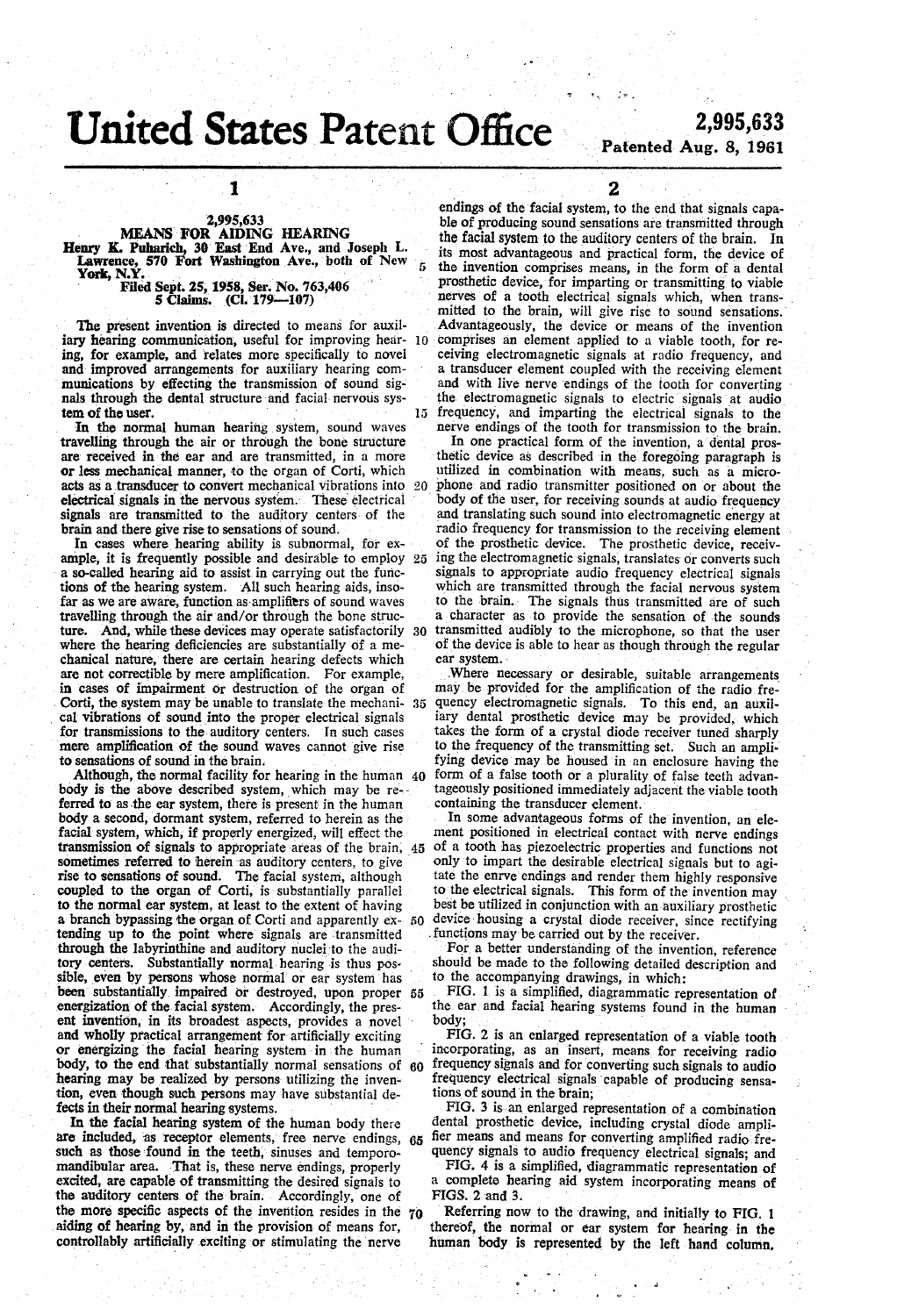Sound vibrations transmitted through this system are first picked up by the ear drum and ear bones, which act as the initial receptor means. Through the mechanism of the ear, such vibrations are transmitted to the organ of Corti, which acts as a transducer to convert the mechanical vibrations into electrical signals of appropriate amplitude and frequency, which are transmitted to the VIII nerve. These signals are directed through the labyrinthine and auditory nuclei to the auditory centers of the brain to produce the usual sensation of hearing.

In the facial hearing system at the right hand side of FIG. 1, free nerve endings, such as those of the teeth, sinuses and/or temporomandibular area, act as the receptor organs, where excited initially by appropriate piezoelectrical signals, as distinguished from mechanical<br>vibrations. The piezoelectrical signals are transmitted The piezoelectrical signals are transmitted through a nerve pathway, including branches of the trigeminal nerve  $(\hat{V})$  and the facial nerve (VII), as well<br>as their accompanying sympathetic and parasympathetic vegetative nerves. These signals are further transmitted 20 primarily through the tympanic plexus and the cephalic vegetative ganglia to the labyrinthine and auditory nuclei and thence to the auditory centers of the brain, although, to a more limited extent, they also are transmitted to the organ of Corti. Assuming the piezoelectrical signals imparted to the free nerve endings of the facial system to be similar in nature to those transmitted by the organ of Corti, the signals directed to the auditory centers of the brain may be appropriate to provide sensations of sound as if provided through the ear system.

In accordance with the invention the desired piezo electrical signals are imparted to the facial nerve sys tem by a dental prosthetic device, in the nature of a filling or insert, adapted, in response to the reception of sound-generated electromagnetic signals, to produce or generate electrical signals which, when transmitted to the brain, produce sensations according to the sound initiating the entre chain of signals. To this end, a live or viable tooth 10 is advantageously provided with a recess 11 in the crown thereof which is of sufficient depth to 40 expose the fine nerves 12 of the dental tissue. Directly on top of the exposed nerve ends is applied a layer 13 of material suitable for forming a piezoelectric transducer element, crystal rectifier material such as silicon, germanium or Carborundum being suitable and advantageous  $45$  for this purpose. The recess 11 is then capped by a layer 14 of conductive material, advantageously gold or silver, substantially in the form of a conventional metal filling.

Electromagnetic signals transmitted to the cap or filling 14 in the tooth 10 are conducted to and converted by the transducer layer or element 13 in the manner desired, so that audio frequency piezoelectric signals are imparted directly to the fine nerve endings 12 of the live tooth. These signals are then transmitted to the auditory cen- $55$ ters in the manner described to produce sound sensa tions.

Advantageously, the user of the device carries on his person a transmitting device, such as shown generally in 15. placed conveniently to receive sounds which would otherwise be picked up by the ears, and a suitable amplifier and transmitter unit 16 capable of transmitting FIG. 4. The device may include a suitable microphone 60 radio frequency electromagnetic signals through a short distance at a fixed frequency. Sounds directed at the user are thus picked up by the microphone and transmitted by the unit 16 to the modified tooth 10. The metal filling or cap, acting as an antenna, picks up the signals and transmits them to the transducer layer 13 in the manner  $70$ described, whereby the user receives the sensation of the audible sound picked up by the microphone.<br>In some cases it may be necessary or desirable to pro-

5 mitter 16. In such cases it is advantageous to employ an auxiliary dental prosthetic device, such as indicated at 17 in FIG. 3. The illustrated auxiliary device is in the form of a false tooth signal or multiple which has a hollow cavity 18 in which is housed an elementary form of crystal diode amplifier, as indicated at 19. The amplifier 19, which is intended to be illustrative only, is sharply tuned to the frequency of the transmitter and is adapted 10 on the transmitter frequency. The radio frequency sig-15 10, is merely an insert. In the arrangement of FIG. 3, 20 the complete cap is advantageous in that it facilitates to receive and amplify only such signals as are received nal may be picked up by an antenna 20, amplified, and directed by a conductor 21 (negative polarity with respect to body tissue) to a metal cap 22 of a viable tooth 10'. The tooth 10' may be substantially the same as the modified tooth 10 shown in FIG. 2, except that the tooth 10' is illustrated as having a cap 22, formed of gold, silver or other suitable conductive material, which covers the en tire crown of the tooth, whereas the cap  $14$  of the tooth  $10$ , is merely an insert. In the arrangement of FIG, 3, making connections with the conductor 21 projecting laterally from the adjacent false double-tooth.

25 frequency signal received by the conductive cap 22 is 30 in the manner desired. The cap 22 is advantageously The device of FIG. 3 may be substantially identical in its operation to the device of FIG. 2, except that the radio first amplified, whereas the signal imparted to the cap 14 is received directly from the transmitter. The tooth <sup>10</sup>' has a layer 23 of material forming a transducer ele ment which contacts the fine nerve ends 24 of the tooth applied in such a manner as to avoid any substantial contact with these nerve endings.<br>In the form of the invention shown in FIG. 3, es-

35 ducer element is formed of a material, such as Rochelle pecially satisfactory results may be realized if the transsalt crystal, having substantial piezoelectric characteristics. When signal voltage is applied to the piezoelectric material, the nerve endings are agitated, presumably simultaneously and in accordance with the frequency a the nerves more sensitive or receptive to the applied volt age. This advantageous form of the invention is best embodied as shown in FIG. 3, since rectification of the electromagnetically induced signals may be accomplished in the auxiliary receiver, and the element 23 need not exhibit the rectification characteristics otherwise required.

Although we do not consider our experimental evidence to be conclusive in this respect, and therefore do not wish to be limited strictly thereby, we have found that best results are achieved when the signal applied to the nerve endings is not substantially in excess of 0.4 volt.<br>Our findings to date are that some unpleasantness may be experienced if the applied signal voltage is in the range of 0.4-1.2 volts and that pain may be experienced in the upper portion of the range. There is also a practical lower limit of signal voltage, which our findings to date indicate to be about 0.15 volt. It should be understood, however, that the operative ranges of signal voltage vary with different subjects, possibly because of variations in

nerve sensitivity.<br>The improved method and hearing device represent a substantial improvement in respect of providing assistance for the hard of hearing, principally in that the stimuli directed to the auditory centers of the brain largely bypass the normal ear system. Accordingly, hearing may be restored to persons who may otherwise be totally deaf by reason of impaired or destroyed elements of the hearing system at any point up to and including the organ of Corti. Thus, in many cases where conventional hearing aids would be totally ineffective the method and means of the invention may be employed to restore hearing.

The invention may also be utilized to substantial advantage where the organ of Corti of the user is at least

In some cases it may be necessary or desirable to pro-<br>
vide means adjacent the modified, viable tooth for ampli-<br>
fying the radio frequency signals emitted by the trans- 75 natural system of the human body provides substa partially operative. Thus, as indicated in FIG. 1, the